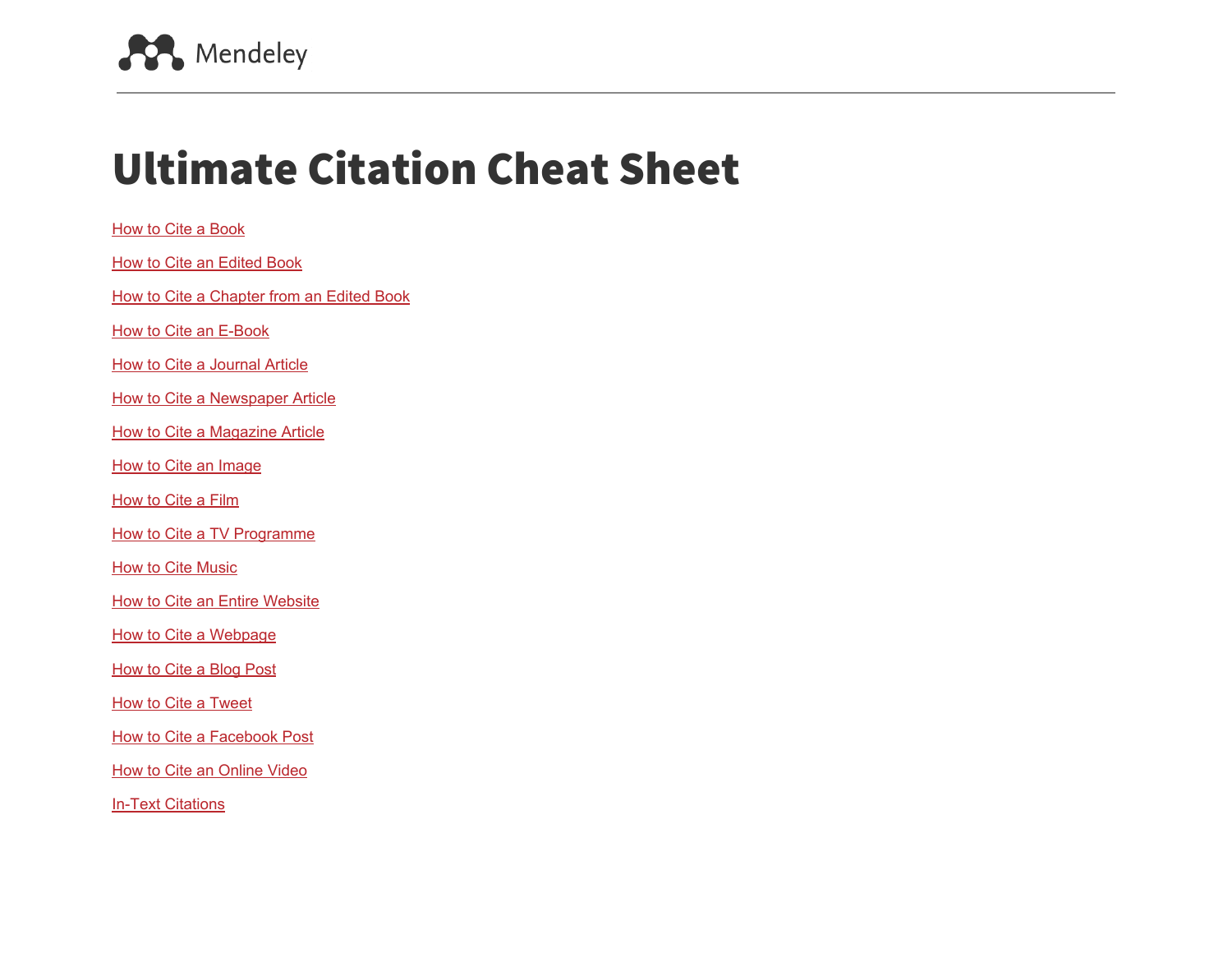#### <span id="page-1-0"></span>**How to Cite a Book**

|                | <b>Template</b>                                                                                                     | <b>Example</b>                                                                                                                 |
|----------------|---------------------------------------------------------------------------------------------------------------------|--------------------------------------------------------------------------------------------------------------------------------|
| <b>APA</b>     | Author surname, Initial(s). (Year). Title (ed.). Publisher location:<br>Publisher                                   | Mitchell, J.A., Thomson, M., & Coyne, R.P. (2017). A guide to citation (2 <sup>nd</sup><br>ed.). London, England: My Publisher |
| <b>MLA</b>     | Last name, first name. Title. Title of container, Contributors, Version,<br>Number, Publisher, Year of publication. | Mitchell, James A. A Guide to Citation. 2 <sup>nd</sup> ed, My London Publisher, 2017.                                         |
| <b>Harvard</b> | Author surname(s), initial(s). (Year Published) Title. Edition. Place of<br>publication: publisher.                 | Mitchell, J.A. and Thomson, M. (2017) A guide to citation.3 <sup>rd</sup> edn. London:<br>London Publishings.                  |

## <span id="page-1-1"></span>**How to Cite an Edited Book**

|                | <b>Template</b>                                                                                                                                                                                                                                                     | <b>Example</b>                                                                                                                                                                                                   |
|----------------|---------------------------------------------------------------------------------------------------------------------------------------------------------------------------------------------------------------------------------------------------------------------|------------------------------------------------------------------------------------------------------------------------------------------------------------------------------------------------------------------|
| <b>APA</b>     | Author surname, initial(s). (Ed(s).). (Year). Title (ed.). Place: Publisher                                                                                                                                                                                         | Williams, S.T. (Ed.). (2015). Referencing: A quide to citation rules (3rd ed.).<br>New York, NY: My Publisher                                                                                                    |
| <b>MLA</b>     | Last name, first name, editor. Title. Title of container, Contributors,<br>Version, Number, Publisher, Year of publication.<br>0r<br>Last name, first name. Title. Title of container, edited by<br>Contributors, Version, Number, Publisher, Year of publication.* | Troy, Ben N., editor, and Mary Smith. A Guide to Citation Rules. Oxford<br>Publishers, 2015.<br>Or<br>Coyne, Kate and Nick A. Smith. MLA Citation Rules. Edited by Chris Andrews,<br>New York Publishings, 2004. |
| <b>Harvard</b> | Editor surname(s), initial(s). (eds.) (Year Published). Title. Edition.<br>Place of<br>publication: publishers                                                                                                                                                      | William, S.T. (eds.) (2015) Referencing: a guide to citation rules. New York:<br>My Publisher                                                                                                                    |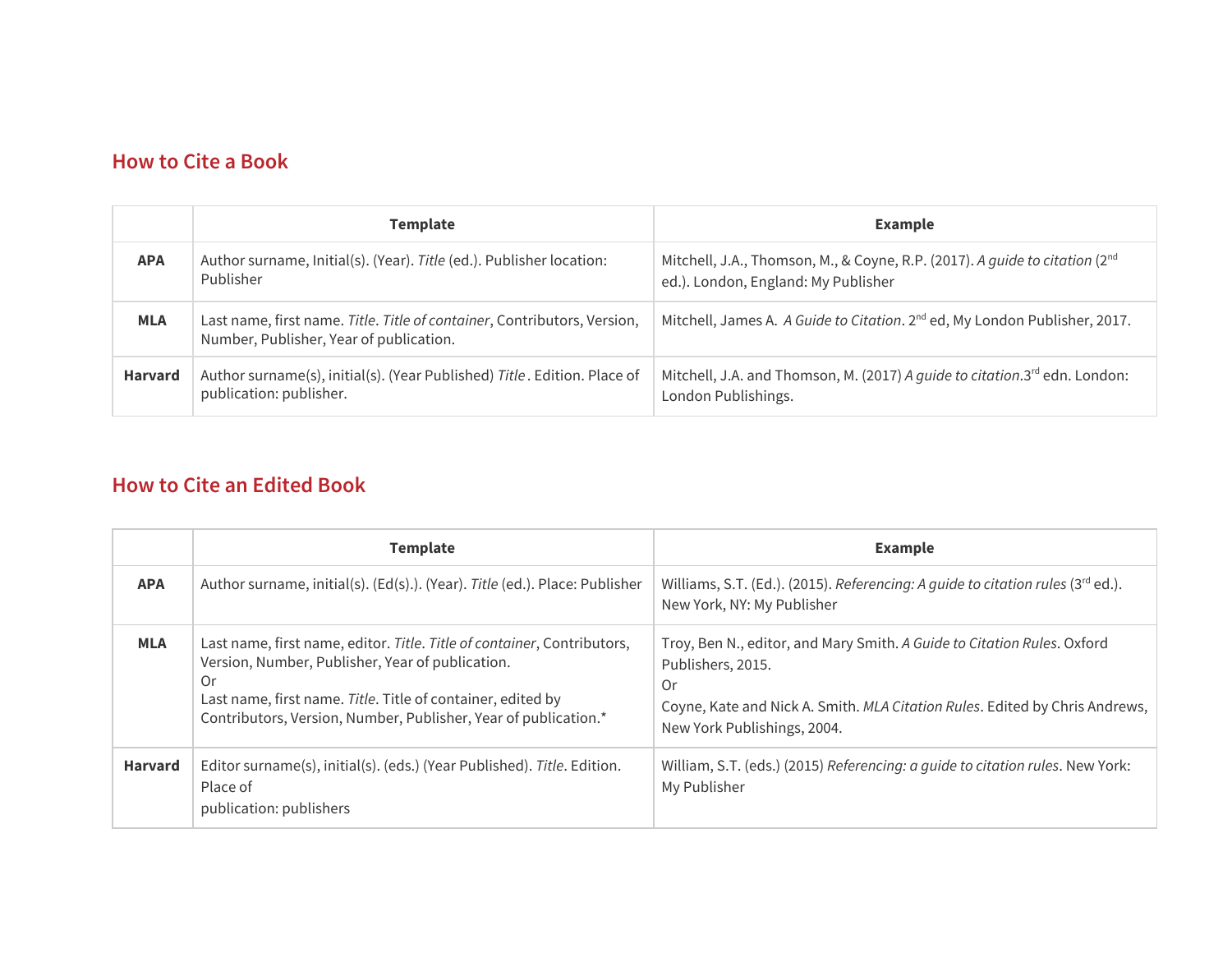\* This is the same way to cite a translated book except the term 'translator' or 'translated by' is used, depending on the format of the reference.

## <span id="page-2-1"></span>**How to Cite a Chapter from an Edited Book**

|                | <b>Template</b>                                                                                                                                                         | <b>Example</b>                                                                                                                                          |
|----------------|-------------------------------------------------------------------------------------------------------------------------------------------------------------------------|---------------------------------------------------------------------------------------------------------------------------------------------------------|
| <b>APA</b>     | Last name of the chapter author, initial(s). (Year). Chapter title. In<br>editor initial(s), surname (Ed.). Title (ed., pp.chapter page range).<br>Location: Publisher  | Troy, B.N. (2015). APA citation rules. In S.T, Williams (Ed.). A guide to<br>citation rules (2 <sup>nd</sup> ed., pp. 50-95). New York, NY: Publishers. |
| <b>MLA</b>     | Author name(s). "Chapter Title". Title of Book, edited by<br>Contributors, Version, Number, Publisher, Year of Publication, Page<br>number/range.                       | Mitchell, James A. "MLA Citation". A Guide to Citation, edited by Sam T.<br>Williams, My London Publisher, 2017, pp. 107-134                            |
| <b>Harvard</b> | Author names. (Year published). 'Title of chapter' in editor(s)<br>surname, initials (ed(s).) Title of book. Edition. Place of publication:<br>publisher, page numbers. | Troy B.N. (2015) 'Harvard citation rules' in Williams, S.T. (ed.) A quide to<br>citation rules. New York: NY Publishers, pp. 34-89.                     |

#### <span id="page-2-0"></span>**How to Cite an E-Book**

|            | <b>Template</b>                                                                                                             | <b>Example</b>                                                                                                                                               |
|------------|-----------------------------------------------------------------------------------------------------------------------------|--------------------------------------------------------------------------------------------------------------------------------------------------------------|
| <b>APA</b> | Author surname, initial(s) (Ed(s).). (Year). Title (ed.). Retrieved from<br><b>URL</b>                                      | Mitchell, J.A., Thomson, M., & Coyne, R.P. (2017). A guide to citation.<br>Retrieved from<br>https://www.mendeley.com/reference-management/reference-manager |
| <b>MLA</b> | Last name, first name. Title. Title of container, Contributors, edition,<br>e-book, Number, Publisher, Year of publication. | Troy, Ben N., et al. A Guide to Citation. 2 <sup>nd</sup> ed, e-book, New York Publishers,<br>2010.                                                          |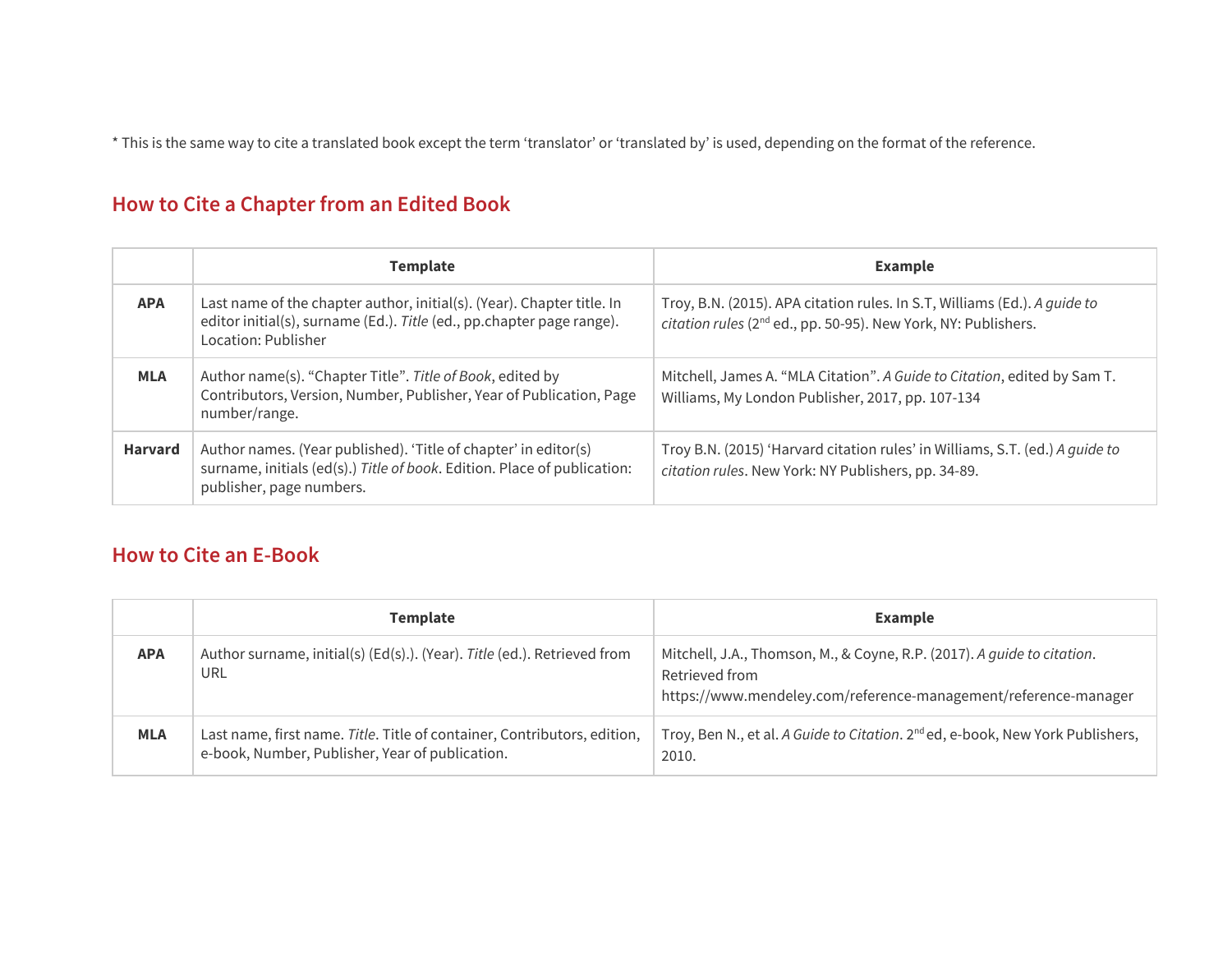| <b>Harvard</b> | Author surname(s), initial(s). (Year published). Title. Edition. Name of<br>e-book collection [online]. Available at: URL or DOI (Accessed: day<br>month year). | Mitchell, J.A., Thomson, M. and Coyne, R.P. (2017) A guide to citation.<br>E-book library [online]. Available at:<br>https://www.mendeley.com/reference-management/reference-manager<br>(Accessed: 10 September 2016) |
|----------------|-----------------------------------------------------------------------------------------------------------------------------------------------------------------|-----------------------------------------------------------------------------------------------------------------------------------------------------------------------------------------------------------------------|
|----------------|-----------------------------------------------------------------------------------------------------------------------------------------------------------------|-----------------------------------------------------------------------------------------------------------------------------------------------------------------------------------------------------------------------|

To cite an e-book chapter, apply the rules in the edited book chapter section.

#### <span id="page-3-0"></span>**How to Cite a Journal Article**

|                | <b>Template</b>                                                                                                                                                                                                                                                                                       | <b>Example</b>                                                                                                                                                                                                                                                                                                 |
|----------------|-------------------------------------------------------------------------------------------------------------------------------------------------------------------------------------------------------------------------------------------------------------------------------------------------------|----------------------------------------------------------------------------------------------------------------------------------------------------------------------------------------------------------------------------------------------------------------------------------------------------------------|
| <b>APA</b>     | Author surname, initial (s). (Year). Article title. Journal Title, Volume<br>Number(issue or part number, optional), page numbers. DOI or<br>Retrieved from URL*                                                                                                                                      | Mitchell, J.A. (2017). Citation: Why is it so important. Mendeley Journal,<br>67(2), 81-95. Retrieved from<br>https://www.mendeley.com/reference-management/reference-manager                                                                                                                                  |
| <b>MLA</b>     | Author name(s). "Article Title". Title of journal, contributors, version,<br>numbers, date of publication, location. Title of database, DOI or<br>URL <sup>*</sup>                                                                                                                                    | Mitchell, James A. "Citation: Why is it Important". Mendeley Journal, vol. 4,<br>no. 6, Summer<br>1999, pp .607-674. Journal Database,<br>https://www.mendeley.com/reference-management/reference-manager                                                                                                      |
| <b>Harvard</b> | Print Reference: Author names. (year) 'Title of article', Title,<br>volume(issue/season etc), page numbers.<br>Online Reference: Author surname(s), initial(s). (Year) 'Title of<br>article', Title of journal, volume(issue/season) [online]. Available at:<br>URL or DOI (Accessed: day month year) | Mitchell, J.A. 'How citation changed the research worls', The Mendeley,<br>62(9), p70-81.<br>0r<br>Mitchell, J.A. 'How citation changed the research worls', The Mendeley,<br>62(9) [online]. Available at:<br>https://www.mendeley.com/reference-management/reference-manager<br>(Accessed: 15 November 2016) |

\* These sections are only added if the article was retrieved online.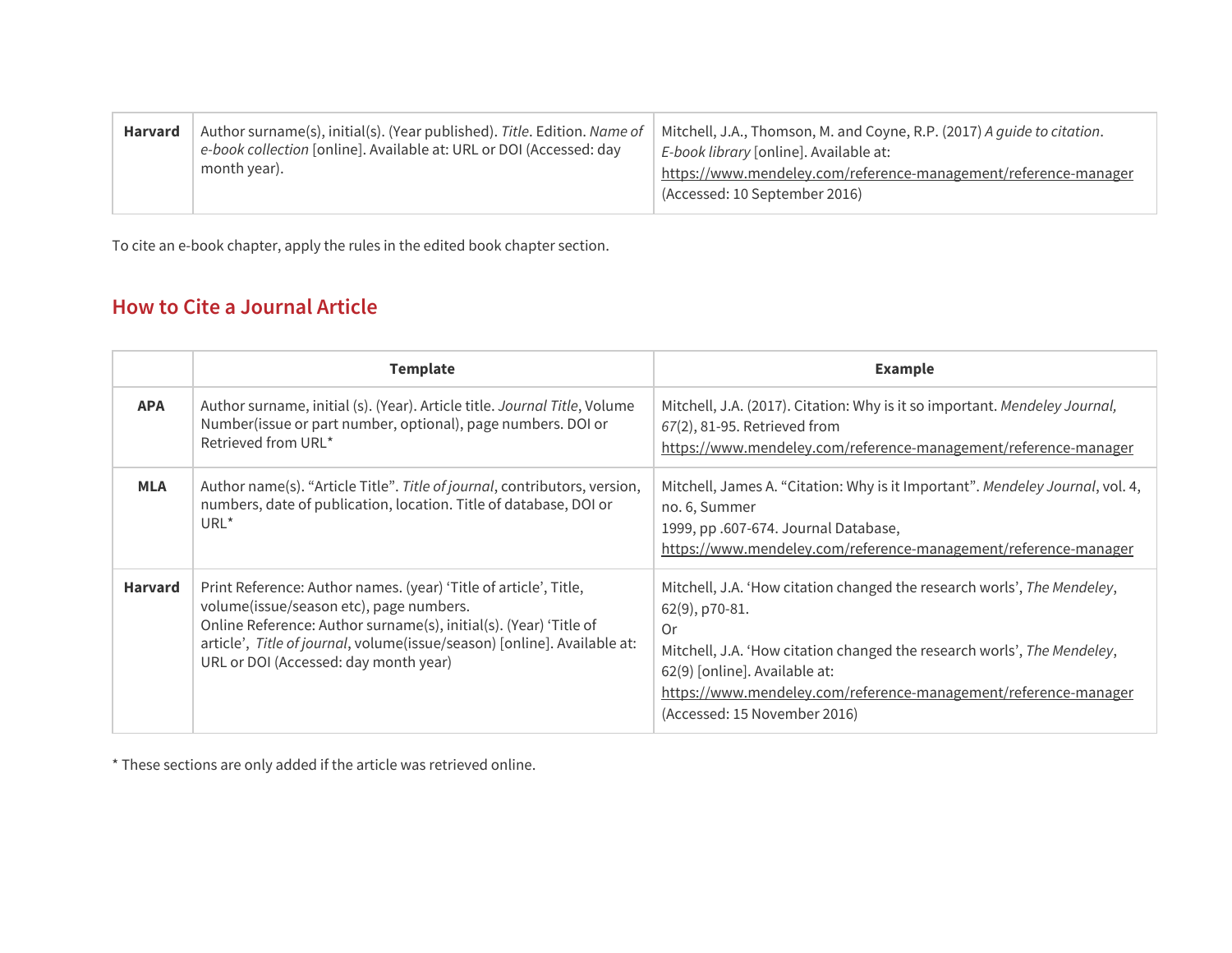# <span id="page-4-1"></span>**How to Cite a Newspaper Article**

|                | <b>Template</b>                                                                                                                                                                                                                                                                                                          | <b>Example</b>                                                                                                                                                                                                                                                                                                                                                                                                    |
|----------------|--------------------------------------------------------------------------------------------------------------------------------------------------------------------------------------------------------------------------------------------------------------------------------------------------------------------------|-------------------------------------------------------------------------------------------------------------------------------------------------------------------------------------------------------------------------------------------------------------------------------------------------------------------------------------------------------------------------------------------------------------------|
| <b>APA</b>     | Author surname, initial(s). (Year, Month Day). Title. Title of<br>Newspaper, column/section, p. or pp. Retrieved from URL*                                                                                                                                                                                               | Mitchell, J.A. (2017). Changes to citation formats shake the research world.<br>The Mendeley Telegraph, Research News, pp.9-12. Retrieved from<br>https://www.mendeley.com/reference-management/reference-manager                                                                                                                                                                                                 |
| <b>MLA</b>     | Author name(s). "Article Title". Title of newspaper, contributors,<br>version, numbers, date of publication, location. Title of database,<br>DOI or URL <sup>*</sup>                                                                                                                                                     | Mitchell, James A. " Changes to citation formats shake the research world".<br>The Mendeley Telegraph, weekend edition, vol. 62, no. 9, 6 September 2017,<br>pp. 9-12. Newspaper Database,<br>https://www.mendeley.com/reference-management/reference-manager                                                                                                                                                     |
| <b>Harvard</b> | Print Reference: Author surname(s), initial(s). (Year) 'Article Title',<br>Newspaper Title (edition), day month,<br>page number(s).<br>Online Reference: Author surname(s), initial(s). (Year) 'Article Title',<br>Newspaper Title (edition), day month [online]. Available at: URL or<br>DOI (Accessed: day month year) | Mitchell, J.A. (2017) 'Changes to citation formats shake the research world',<br>The Mendeley Telegraph (Weekend edition), 6 July, pp.9-12.<br>0r<br>Mitchell, J.A. (2017) 'Changes to citation formats shake the research world',<br>The Mendeley Telegraph (Weekend edition), 6 July [online]. Available at:<br>https://www.mendeley.com/reference-management/reference-manager<br>(Accessed: 15 November 2016) |

\* These sections are only added if the article was retrieved online.

# <span id="page-4-0"></span>**How to Cite a Magazine Article**

|            | <b>Template</b>                                                                                         | <b>Example</b>                                                                                                                                                                |
|------------|---------------------------------------------------------------------------------------------------------|-------------------------------------------------------------------------------------------------------------------------------------------------------------------------------|
| <b>APA</b> | Author surname, initial(s). (Year, month day). Title. Title of the<br>Magazine, pp. Retrieved from URL* | Mitchell, J.A. (2017). How citation changed the research world. The<br>Mendeley, pp. 70-81. Retrieved from<br>https://www.mendeley.com/reference-management/reference-manager |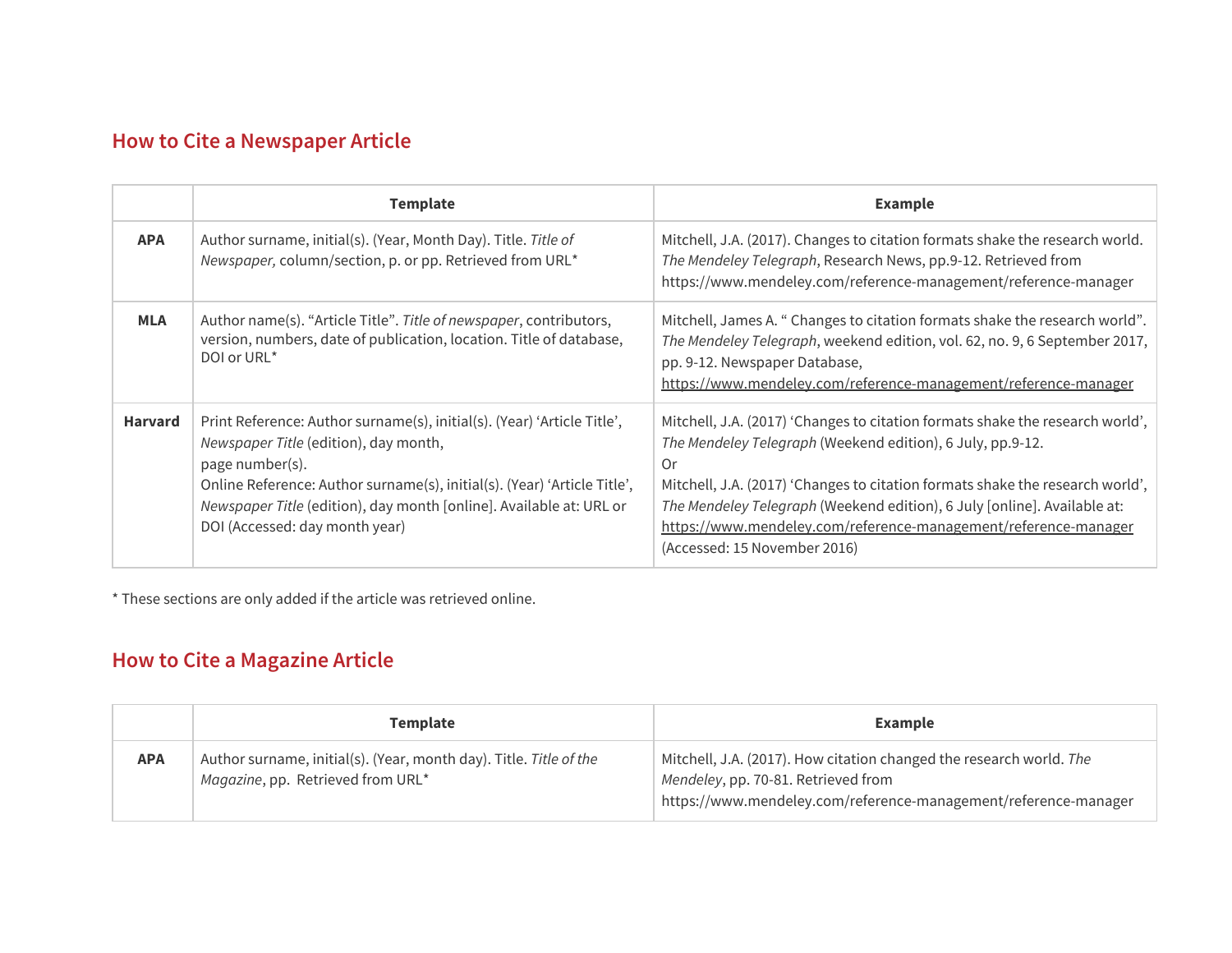| <b>MLA</b>     | Author name(s). "Article Title". Title of magazine, contributors,<br>version, numbers, date of publication, location. Title of database,<br>DOI or URL*                                                                                                                                                                | Mitchell, James A. "How Citation Changed the Research World". The<br>Mendeley, weekend edition, vol. 47, no.12, 6 September 2017, pp. 70-81.<br>Magazine Database,<br>https://www.mendeley.com/reference-management/reference-manager                                                                                            |
|----------------|------------------------------------------------------------------------------------------------------------------------------------------------------------------------------------------------------------------------------------------------------------------------------------------------------------------------|----------------------------------------------------------------------------------------------------------------------------------------------------------------------------------------------------------------------------------------------------------------------------------------------------------------------------------|
| <b>Harvard</b> | Print Reference: Author surname(s), initial(s). (Year) 'Article Title',<br>Magazine Title (edition), day month,<br>page number(s).<br>Online Reference: Author surname(s), initial(s). (Year) 'Article Title',<br>Magazine Title (edition), day month [online]. Available at: URL or DOI<br>(Accessed: day month year) | Mitchell, J.A. (2017) 'How Citation Changed the Research World', The<br>Mendeley, 6 July, pp.70-81.<br>0r<br>Mitchell, J.A. (2017) 'How Citation Changed the Research World', The<br>Mendeley, 6 July [online]. Available at:<br>https://www.mendeley.com/reference-management/reference-manager<br>(Accessed: 15 November 2016) |

\* These sections are only added if the article was retrieved online.How to Cite an Image

|                | <b>Template</b>                                                                                                                  | <b>Example</b>                                                                                                                               |
|----------------|----------------------------------------------------------------------------------------------------------------------------------|----------------------------------------------------------------------------------------------------------------------------------------------|
| <b>APA</b>     | Author surname, initial(s). (Publication date). Title of image [media<br>type]. Retrieved from URL                               | Millais, J.E. (1851-1852). Ophelia [painting]. Retrieved from<br>www.tate.org.uk/art/artworks/millais-ophelia-n01506                         |
| <b>MLA</b>     | Creator's surname, other names. "Title of Image". Website Title,<br>contributors, reproduction<br>number, date, URL.             | Millais, Sir John Everett. "Ophelia." Tate, N01506, 1851-2,<br>www.tate.org.uk/art/artworks/millais-ophelia-n01506                           |
| <b>Harvard</b> | Photograph surname, initial. (Year of publication) Title of<br>photograph [online]. Available at: URL (Accessed: day month year) | Millais, J.E. (1851-1852) Ophelia [online]. Available at:<br>www.tate.org.uk/art/artworks/millais-ophelia-n01506 (Accessed: 21 June<br>2014) |

## <span id="page-5-0"></span>**How to Cite a Film**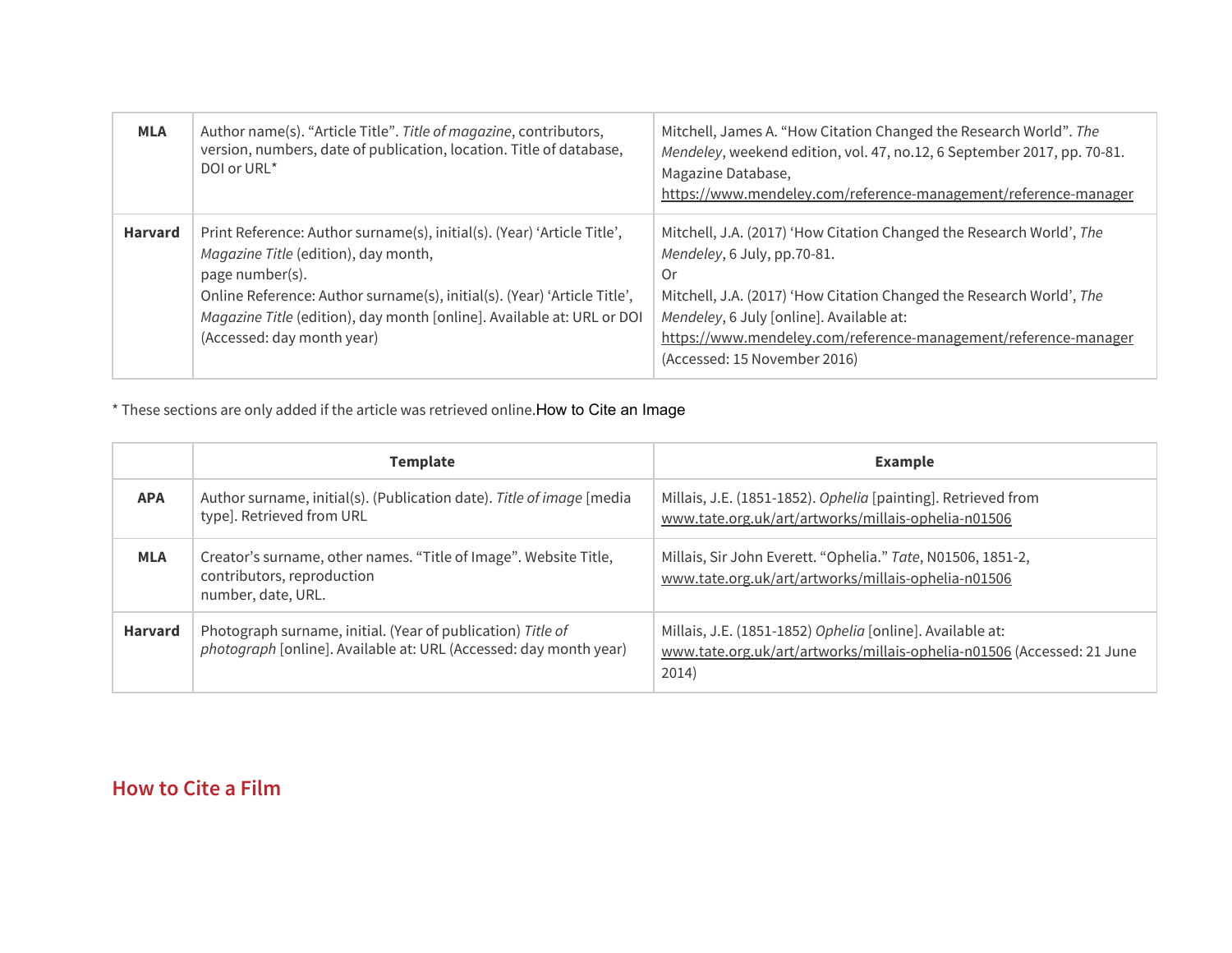|                | <b>Template</b>                                                                                                                                                                                              | <b>Example</b>                                                                                                                                                                                                                                                    |
|----------------|--------------------------------------------------------------------------------------------------------------------------------------------------------------------------------------------------------------|-------------------------------------------------------------------------------------------------------------------------------------------------------------------------------------------------------------------------------------------------------------------|
| <b>APA</b>     | Producer surname, initial (Producer), & Director surname, initial<br>(Director). (Year of Release). Title of film [Motion Picture]. Country of<br>Origin: Studio.                                            | Hitchcock, A. (Producer), & Hitchcock, A. (1954) Rear window. United States<br>of America: Paramount Pictures.                                                                                                                                                    |
| <b>MLA</b>     | Director name, director. "Title of film". Contributors, Distributor,<br>year of release. Medium<br>0r<br>"Title of film". Directed by director name, contributors, Distributor,<br>year of release. Medium * | Hitchcock, Alfred, director. "Rear Window". Performances by Grace Kelly<br>and James Stewart, Paramount Pictures, 1954. DVD<br>Or<br>"Rear Window". Directed by Alfred Hitchcock, performances by Grace Kelly<br>and James Stewart, Paramount Pictures, 1954. DVD |
| <b>Harvard</b> | Title of film (Year of distribution) Directed by director's name<br>[format]. Place of distribution: Distribution Company.                                                                                   | Rear Window (1954) Directed by Alfred Hitchcock [Film]. Los Angeles:<br>Paramount Pictures.                                                                                                                                                                       |

\* Which of these references you use depends on the focus of your work: if it is on the director use the first format, otherwise use the second.

# <span id="page-6-0"></span>**How to Cite a TV Programme**

|                | <b>Template</b>                                                                                                                                                                                                                                                                                           | <b>Example</b>                                                                                                                                                                                                        |  |  |
|----------------|-----------------------------------------------------------------------------------------------------------------------------------------------------------------------------------------------------------------------------------------------------------------------------------------------------------|-----------------------------------------------------------------------------------------------------------------------------------------------------------------------------------------------------------------------|--|--|
| <b>APA</b>     | Writer surname, initial(s) (Writer), & Director surname, initial(s)<br>(Director). (Year of Release). Episode title [Television series episode].<br>In Executive producer surname, initial(s) (Executive Producer), TV<br>series name. City, State of original channel: Network, Studio or<br>Distributor | Catlin, M., and Walley-Beckett, Moire (Writers), & Johnson, R (Director).<br>(2010). Fly [Television series episode]. In Schnauz, T. (Executive Producer).<br>Breaking bad. Culver City, CA: Sony Pictures Television |  |  |
| <b>MLA</b>     | "Episode Title". Program Title, created by Creator Name,<br>contributors, season #, episode #. Network, Date of Publication.                                                                                                                                                                              | "Fly." Breaking Bad, written by Sam Catlin and Moira Walley-Beckett,<br>directed by Rian Johnson, season 3, episode 10, AMC, 2010.                                                                                    |  |  |
| <b>Harvard</b> | 'Title of episode' (Year of transmission) Title of TV show, Series #,<br>episode #. Name of channel or streaming service, day month of<br>transmission.                                                                                                                                                   | 'Fly' (2010) Breaking Bad, Series 2, episode 10. AMC, 23 May 2010.                                                                                                                                                    |  |  |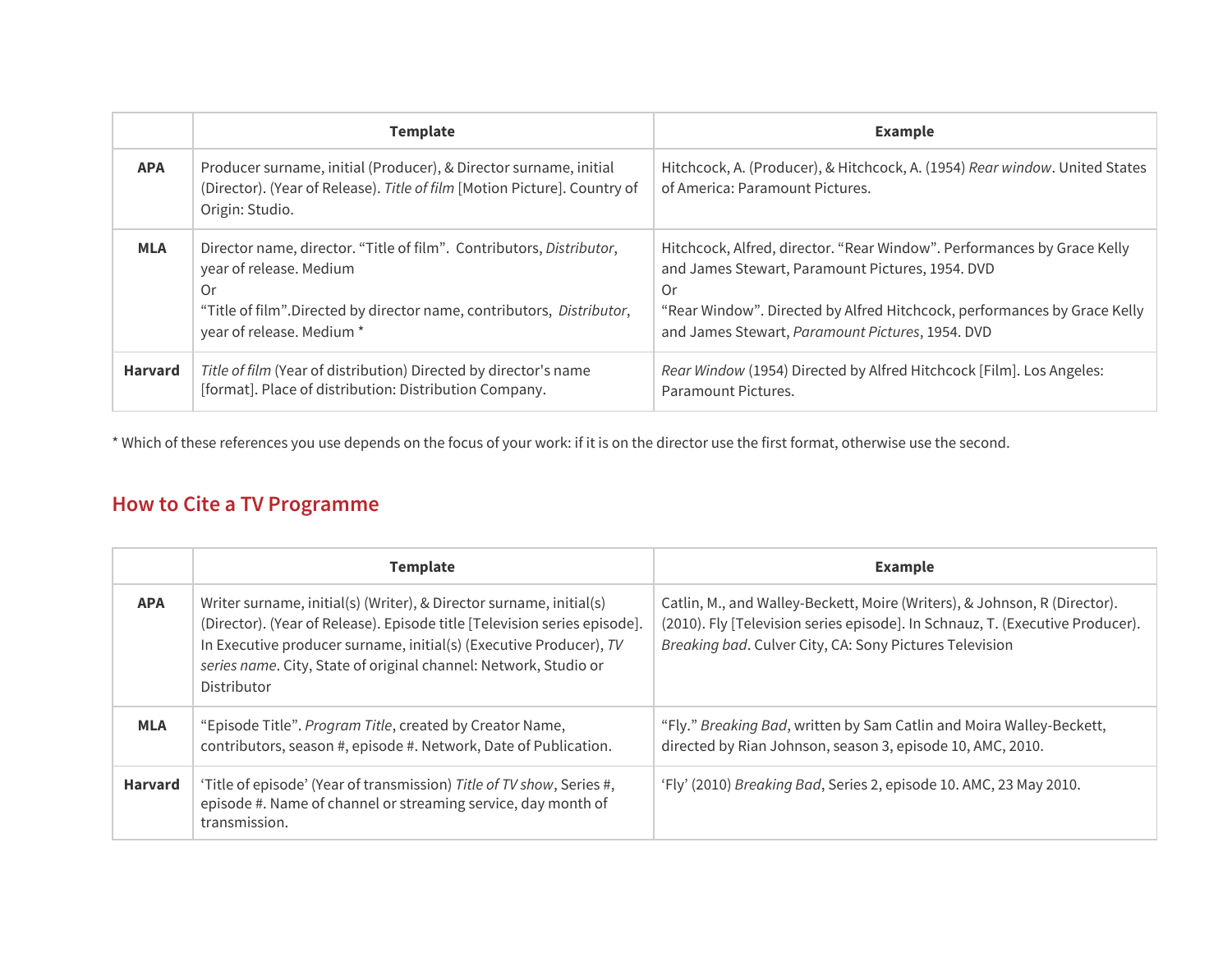#### <span id="page-7-1"></span>**How to Cite Music**

| <b>Template</b>                                                                                                                                                               |                                                                                                                                                           | <b>Example</b>                                                                                                                                                                                 |  |  |
|-------------------------------------------------------------------------------------------------------------------------------------------------------------------------------|-----------------------------------------------------------------------------------------------------------------------------------------------------------|------------------------------------------------------------------------------------------------------------------------------------------------------------------------------------------------|--|--|
| Author surname, initial (s). (Year). Article title. Journal Title, Volume<br><b>APA</b><br>Number(issue or part number, optional), page numbers. DOI or<br>Retrieved from URL |                                                                                                                                                           | Beyonce, Diplo, MNEK, Koenig, E., Haynie, E., Tillman, J., and Rhoden, S.M.<br>(2016) Hold up [Recorded by Beyonce]. On Lemonade [visual album]. New<br>York, NY: Parkwood Records (August 16) |  |  |
| <b>MLA</b>                                                                                                                                                                    | Author name(s). "Title of the Track". Title of the Album, other<br>contributers, version, Record Label, Year of Publication                               | Beyonce. "Hold Up". Lemonade, Parkwood Entertainment, 2016.                                                                                                                                    |  |  |
| <b>Harvard</b>                                                                                                                                                                | Artist name (Year of publication) Title of album [format] Place of<br>distribution: distribution company. Available at: URL (Accessed: day<br>month year) | Beyonce (2016) Lemonade [Visual Album] New York: Parkwood<br>Records, Available at:<br>https://www.beyonce.com/album/lemonade-visual-album/<br>(Accessed: 17 February 2016).                   |  |  |

# <span id="page-7-0"></span>**How to Cite an Entire Website**

|                | <b>Template</b>                                                                                                               | <b>Example</b>                                                                                                                                                              |  |  |
|----------------|-------------------------------------------------------------------------------------------------------------------------------|-----------------------------------------------------------------------------------------------------------------------------------------------------------------------------|--|--|
| <b>APA</b>     | Author surname(s), initial(s). (Year, month day of publishing). Title.<br>Retrieved from URL                                  | Mendeley, J.A., Thomson, M., & Coyne, R.P. (2017, January 16). How and<br>when to reference. Retrieved from<br>https://www.howandwhentoreference.com                        |  |  |
| <b>MLA</b>     | Last name, first name. Site Title. Sponsoring institution/publisher.<br>Publication date day month abbreviation. year, URL.   | Mitchell, James A., and Martha Thomson. How and When to Reference. 25<br>Jan. 2017:https://www.howandwhentoreference.com/APAcitation.                                       |  |  |
| <b>Harvard</b> | Author surname(s), initial(s). (Year of publishing). Title of site<br>[Online]. Available at: URL (Accessed: day month year). | Mitchell, J.A and Thomson, M. (2017). How and when to reference [Online].<br>Available at: https://www.howandwhentoreference.com/APAcitation<br>(Accessed: 21 August 2017). |  |  |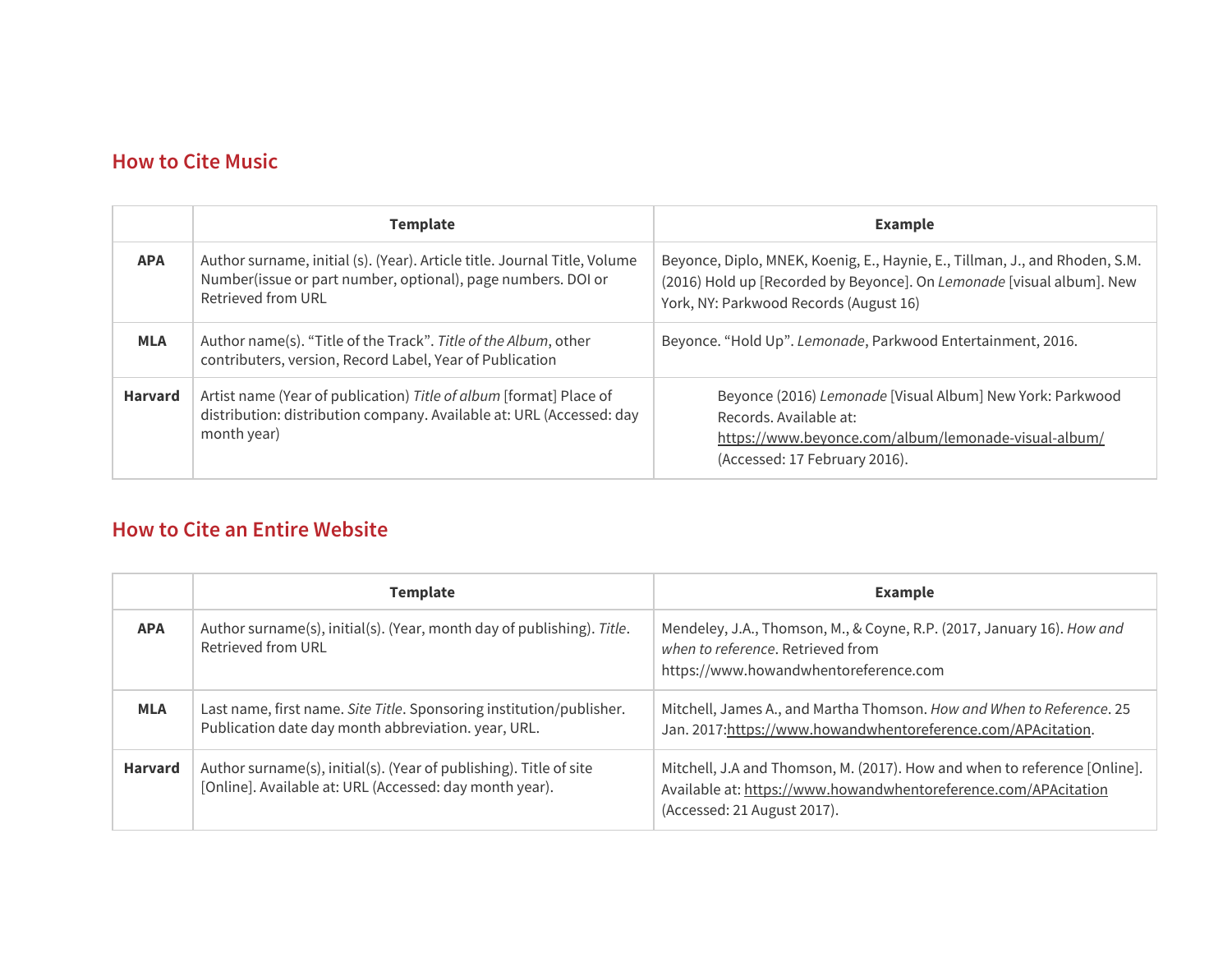# <span id="page-8-1"></span>**How to Cite a Webpage**

|                | <b>Template</b>                                                                                                                              | <b>Example</b>                                                                                                                                                                |  |  |
|----------------|----------------------------------------------------------------------------------------------------------------------------------------------|-------------------------------------------------------------------------------------------------------------------------------------------------------------------------------|--|--|
| <b>APA</b>     | Author surname(s), initial(s). (Year, month day of publishing). Page<br>title. Website Title. Retrieved from URL                             | Mitchell, J.A., Thomson, M., & Coyne, R.P. (2017, January 25) APA citation.<br>How and when to reference. Retrieved from<br>https://www.howandwhentoreference.com/APAcitation |  |  |
| <b>MLA</b>     | Last name, first name. "Page Title". Site Title. Sponsoring<br>institution/publisher. Publication date day month abbreviation.<br>year, URL. | Thomson, Martha. "APA Citation". How and When to Reference. 2 Feb. 2017:<br>https://www.howandwhentoreference.com/APAcitation.                                                |  |  |
| <b>Harvard</b> | Author surname(s), initial(s). (Year of publishing). Title of page<br>[Online]. Title of site. Available at: URL (Accessed: day month year)  | Thomson, M. (2017). APA citation [Online]. How and when to reference.<br>Available at: https://www.howandwhentoreference.com/APAcitation<br>(Accessed: 21 August 2017).       |  |  |

# <span id="page-8-0"></span>**How to Cite a Blog Post**

|            | Template                                                                                                                       | <b>Example</b>                                                                                                                                                     |  |
|------------|--------------------------------------------------------------------------------------------------------------------------------|--------------------------------------------------------------------------------------------------------------------------------------------------------------------|--|
| <b>APA</b> | Author surname(s), initial(s). (Year, month date of post). Title of blog<br>post [Blog post]. Retrieved from URL               | Defeo, C. (2017, August 4). New webinar on research careers [Blog post].<br>Retrieved from<br>https://blog.mendeley.com/2017/08/04/new-webinar-on-research-careers |  |
| <b>MLA</b> | Author surname(s), forename(s). "Title of Post". Name of Blog.<br>Publisher, date month abbreviation year of publication, URL. | Defeo, Christian. "New Webinar on Research Careers". Mendeley Blog. 4<br>Aug. 2017,                                                                                |  |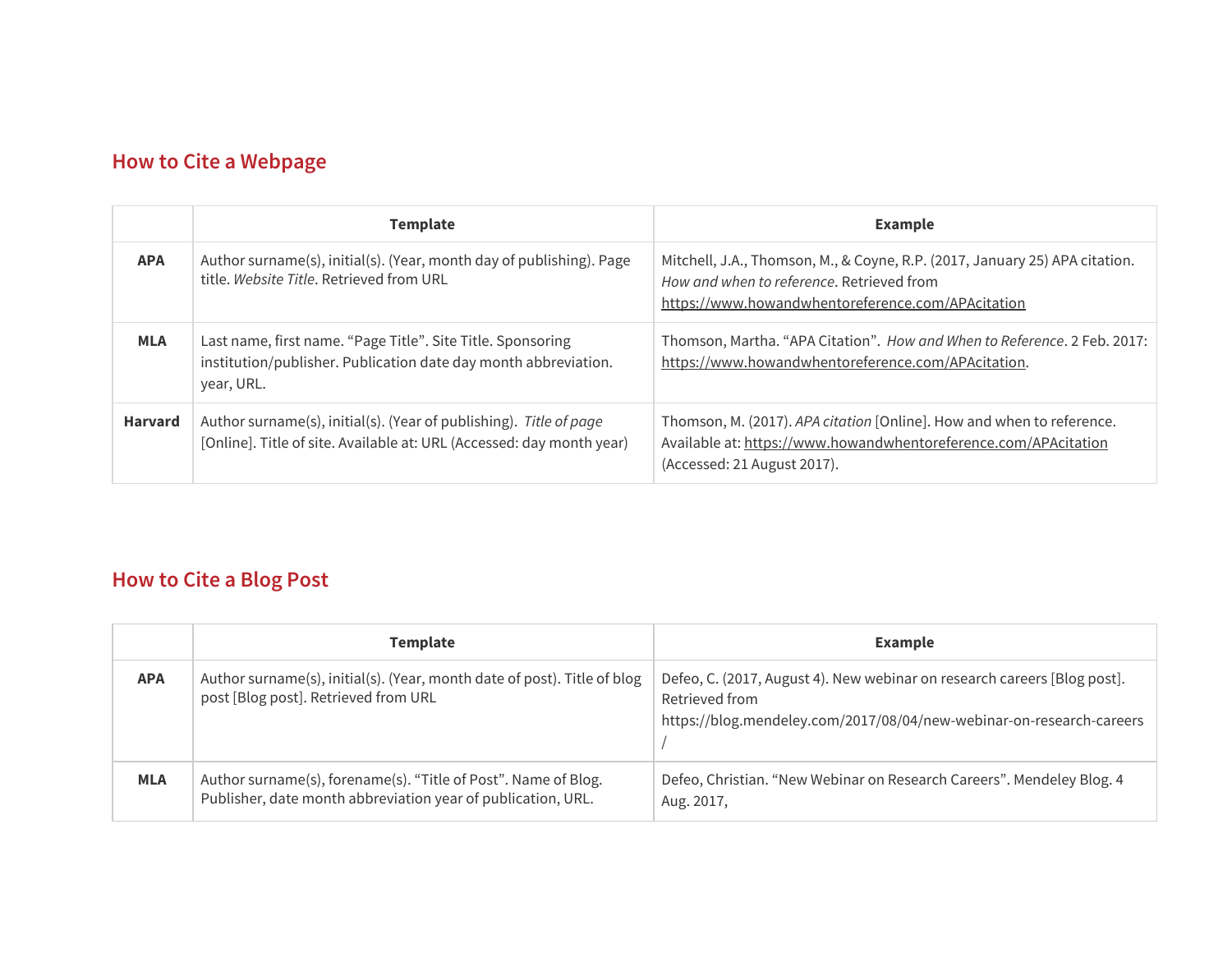|                |                                                                                                                                        | https://blog.mendeley.com/2017/08/04/new-webinar-on-research-careers                                                                                                                                     |
|----------------|----------------------------------------------------------------------------------------------------------------------------------------|----------------------------------------------------------------------------------------------------------------------------------------------------------------------------------------------------------|
| <b>Harvard</b> | Author surname(s), initial(s). (Year of publishing). Title of post [Blog]<br>Blog title. Available at: URL (Accessed: day month year). | Defeo, C. (2017). New webinar on research careers [Blog] Mendeley blog.<br>Available at:<br>https://blog.mendeley.com/2017/08/04/new-webinar-on-research-careers<br>$\angle$ (Accessed: 21 August 2017). |

## <span id="page-9-0"></span>**How to Cite a Tweet**

|                | <b>Template</b>                                                                                                                                      | <b>Example</b>                                                                                                                                                                                                                                                                                |
|----------------|------------------------------------------------------------------------------------------------------------------------------------------------------|-----------------------------------------------------------------------------------------------------------------------------------------------------------------------------------------------------------------------------------------------------------------------------------------------|
| <b>APA</b>     | Handle of tweet author. (Year, month date of tweet). Full text of<br>tweet [Tweet]. Retrieved from URL                                               | Mendeley_com. (2017, May 17). We applauded our final @pintofscience<br>talk & feeling sad. But we literally zoomed from #atomstogalaxies and it<br>was a perfect finale [Tweet]. Retrieved from<br>https://twitter.com/mendeley_com/status/864947989797896194                                 |
| <b>MLA</b>     | Author handle. "Text of tweet". Twitter, date month abbreviation<br>year, time of post, URL.                                                         | Mendeley_com. "We applauded our final @pintofscience talk & feeling sad.<br>But we literally zoomed from #atomstogalaxies and it was a perfect finale".<br>Twitter, 17 May 2017, 1:57p.m.,<br>https://twitter.com/mendeley_com/status/864947989797896194.                                     |
| <b>Harvard</b> | Twitter handle. (Year of publishing). Text of tweet [Twitter]. Day<br>month tweet was published on. Available at: URL (Accessed: day<br>month year). | Mendeley_com. (2017). We applauded our final @pintofscience talk &<br>feeling sad. But we literally zoomed from #atomstogalaxies and it was a<br>perfect finale [Twitter]. 17 May. Available at:<br>https://twitter.com/mendeley_com/status/864947989797896194<br>(Accessed: 21 August 2017). |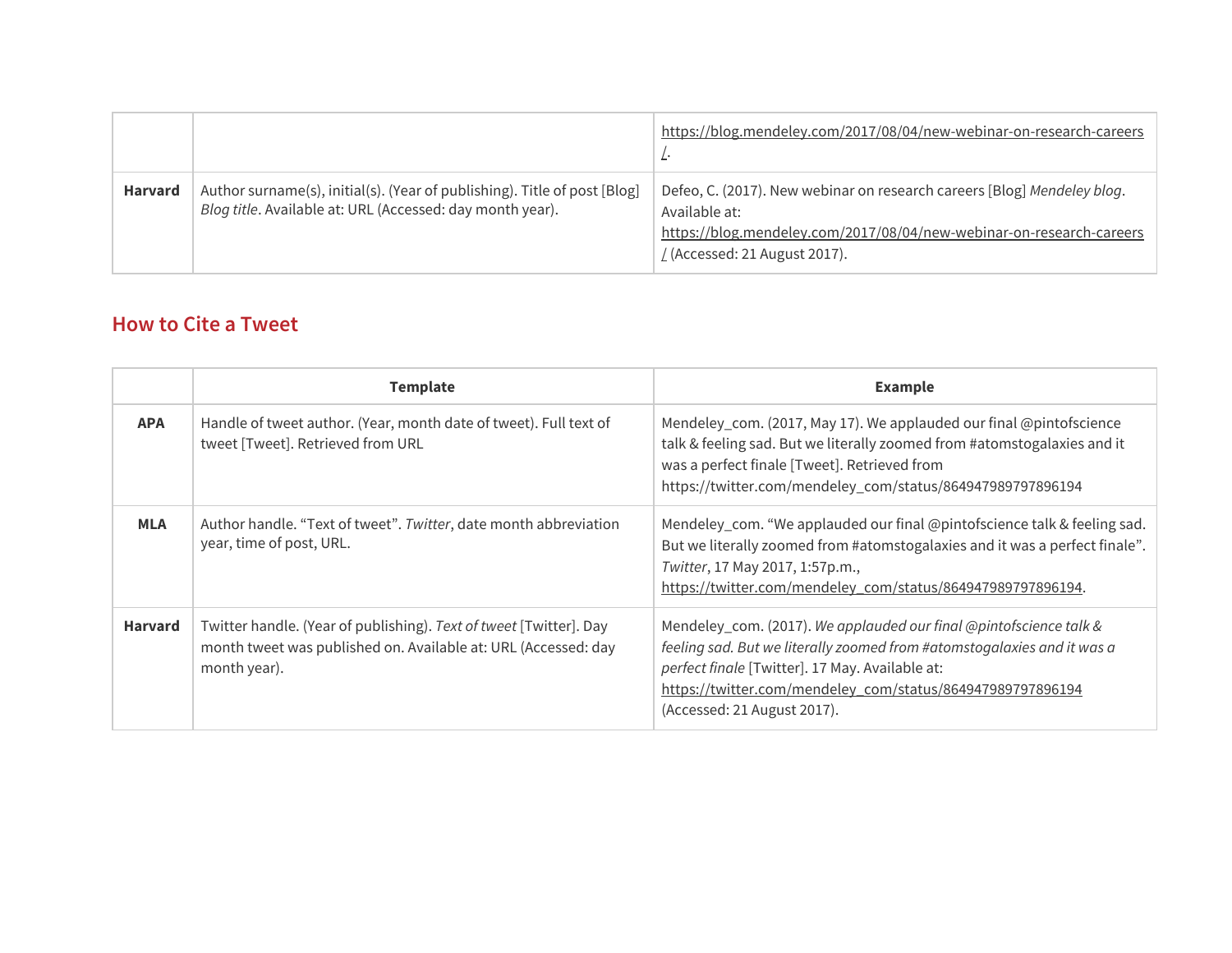## <span id="page-10-0"></span>**How to Cite a Facebook Post**

|                | <b>Template</b>                                                                                                                                                                | <b>Example</b>                                                                                                                                                                                                                                                               |  |
|----------------|--------------------------------------------------------------------------------------------------------------------------------------------------------------------------------|------------------------------------------------------------------------------------------------------------------------------------------------------------------------------------------------------------------------------------------------------------------------------|--|
| <b>APA</b>     | Author name/group username. (Year, month date of posting).<br>Shortened version of text of post [Facebook status update].<br>Retrieved from URL                                | Mendeley. (2017, May 16). The pressure is always on for researchers to fund<br>their research careers [Facebook status update]. Retrieved from<br>https://www.facebook.com/mendeley/photos/a.10150156999648611.2916<br>08.42920143610/10154866770358611/?type=3              |  |
| <b>MLA</b>     | Author surname, forename OR account name. Description of post.<br>Facebook, day month abbreviation year, time of post, URL.                                                    | Mendeley. Announcement of Mendeley funding. Facebook, 16 May 2017,<br>11:05a.m.<br>https://www.facebook.com/mendeley/photos/a.10150156999648611.2916<br>08.42920143610/10154866770358611/?type=3.                                                                            |  |
| <b>Harvard</b> | Author surname, initial OR group username. (Year of publishing).<br>Text of post [Facebook]. Day month post was published on. Available<br>at: URL (Accessed: day month year). | Mendeley. (2017). The pressure is always on for researchers to fund their<br>research careers [Facebook]. 16 May. Available at:<br>https://www.facebook.com/mendeley/photos/a.10150156999648611.2916<br>08.42920143610/10154866770358611/?type=3 (Accessed: 21 August 2017). |  |

#### <span id="page-10-1"></span>**How to Cite an Online Video**

|            | <b>Template</b>                                                                                                                                                  | <b>Example</b>                                                                                                                         |  |  |
|------------|------------------------------------------------------------------------------------------------------------------------------------------------------------------|----------------------------------------------------------------------------------------------------------------------------------------|--|--|
| <b>APA</b> | Name of creator or [Username]. (Year, month date of posting). Title<br>of video [Video File]. Retrieved from URL                                                 | [Mendeley]. (2014, April 3). Getting started with Mendeley [Video File].<br>Retrieved from https://www.youtube.com/watch?v=Gv6_HuCYExM |  |  |
| <b>MLA</b> | "Title of Video". Title of site video is found on, uploaded by uploader<br>name, role of contributors first name last name, date month<br>abbreviation year, URL | "Getting Started With Mendeley". Youtube, uploaded by Mendeley, 3 Apr.<br>2014, https://www.youtube.com/watch?v=Gv6_HuCYExM            |  |  |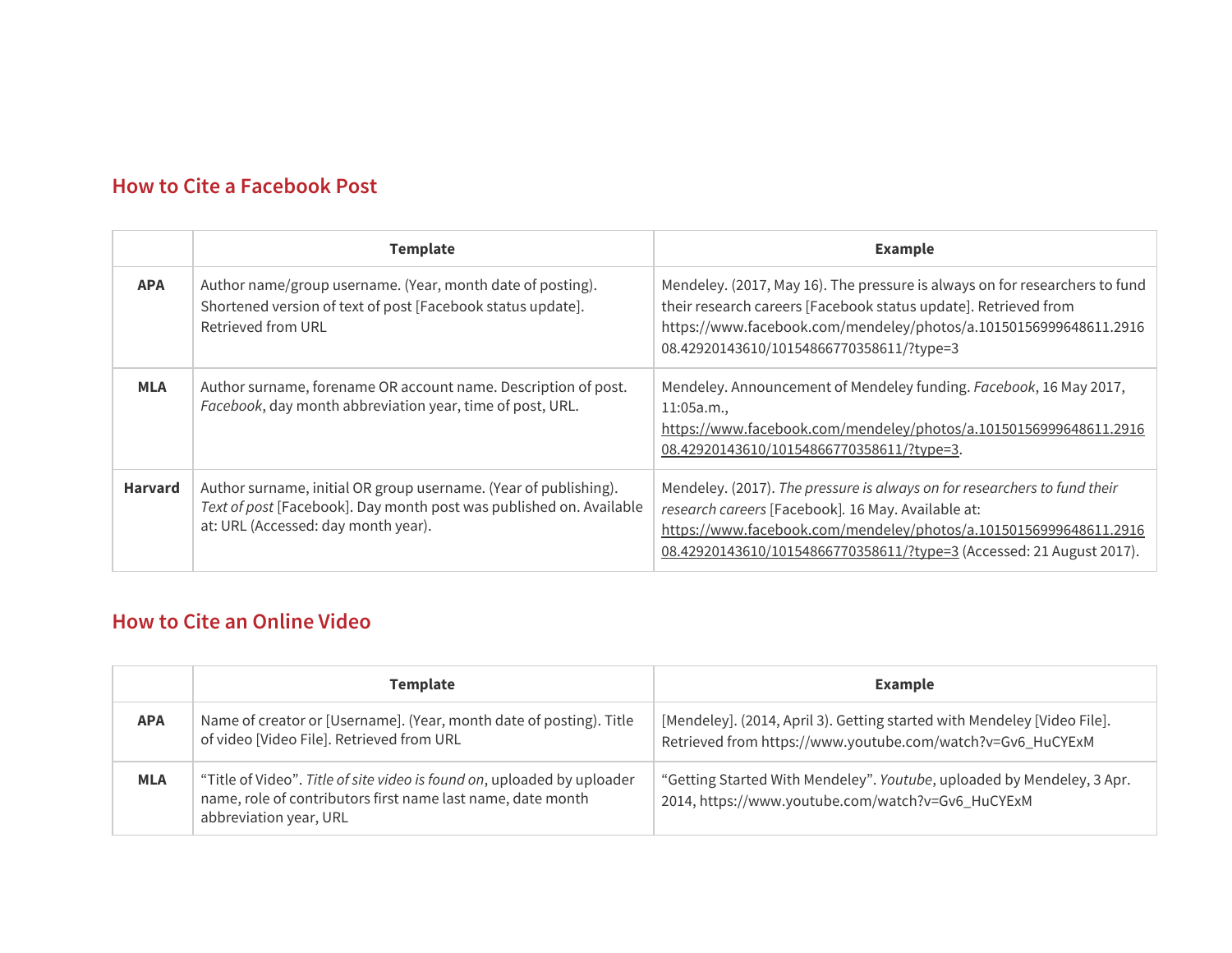| <b>Harvard</b> | Username. (Year posted). Title [Online video]. Day month posted.<br>Available at: URL (Accessed: day month year). | Mendeley. (2014). Getting started with Mendeley [Online video]. 3 April.<br>Available at : https://www.youtube.com/watch?v=Gv6_HuCYExM<br>(Accessed: 21 August 2017). |
|----------------|-------------------------------------------------------------------------------------------------------------------|-----------------------------------------------------------------------------------------------------------------------------------------------------------------------|
|----------------|-------------------------------------------------------------------------------------------------------------------|-----------------------------------------------------------------------------------------------------------------------------------------------------------------------|